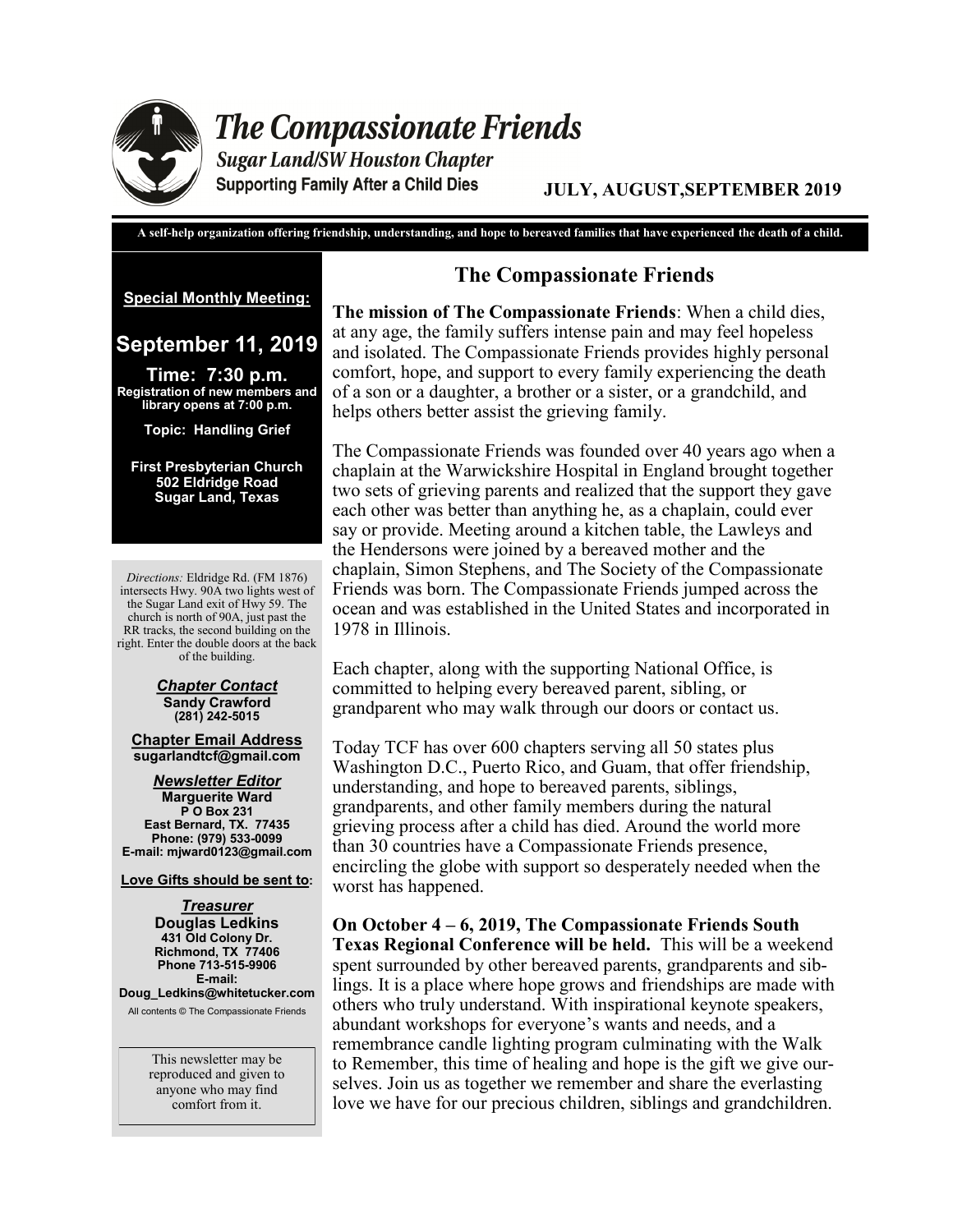Dear Chapter Members, **\*\* Special meeting will be held Wednesday, September 11, 2019 \*\*** It is with regret we must inform you that the **Sugar Land/SW Houston Chapter of the Compassionate Friends has become inactive**. We have not been able to find someone to step up into leadership roles and our current leadership can no longer do it. Our steering committee met and decided to no longer offer monthly meetings. We will, however, still have our annual TCF Candle Lighting program as well as our annual Balloon Lift-Off for at least the next year or so. We will also continue to provide a newsletter to our members but have changed it to be quarterly instead of every two months. We will now offer phone support to those who need it as well as information on monthly meetings provided by other local TCF chapters. We hope to continue to offer support to bereaved parents in some small way. If you are interested in taking on a more active role in our chapter, please contact either Tricia Scherer at 832-541-4959 or Marguerite Ward at 979-533-0099.

#### **With Compassionate Friends You Need Not Walk Alone**

**Telephone a Friend…..** If you need someone to talk to and can't find a TCF meeting to go to, please call one of our volunteers below. They are a little farther down the road in their grief journey and would be glad to talk to you.

| Child Loss - (Tricia)                    | 832-541-4959 |
|------------------------------------------|--------------|
| <b>Child Loss - (Marguerite)</b>         | 979-533-0099 |
| Child Loss - (Sandy)                     | 281-242-5015 |
| <b>Support for Fathers - (Doug)</b>      | 713-515-9906 |
| Murdered Child/Sudden Death - (Michelle) | 832-603-7112 |

**TCF—Katy Chapter** meets 2nd Tuesday of each month 7:00 pm **Website**: https://www.compassionatefriends.org/chapter/tcf-katy-tx-chapter/

**TCF of Houston Inner Loop Chapter** meets 3rd Tuesday of each month at 7:00 pm (Newly bereaved meeting at 6:30) **Website:** http://www.orgsites.com/tx/tcfhoustoninnerloop/index.html

\*\*To locate a TCF Chapter located in your area with monthly meetings please go to the national TCF website at https://www.compassionatefriends.

*National Headquarters* **P.O. Box 3696 Oak Brook, IL 60522-3696 Phone: toll free (877) 969-0010 Fax: (630) 990-0246 E-mail: Nationaloffice@compassionatefriends.org**

> *National Website:*  **www.compassionatefriends.org**

> > *Chapter Webmaster* **Tricia Scherer**

*Sugar Land-SW Chapter Website:* **www.sugarlandtcf.org**

*Regional Coordinator Henrik and Ghislaine Thomsen 713-557-6637 thomsen.tcfkaty@gmail.com*

# **Special Monthly Meeting:**

**Wednesday, September 11, 2019**

**Time: 7:30 p.m. Registration of new members and library opens at 7:00 p.m.** 

**Topic: Handling Grief**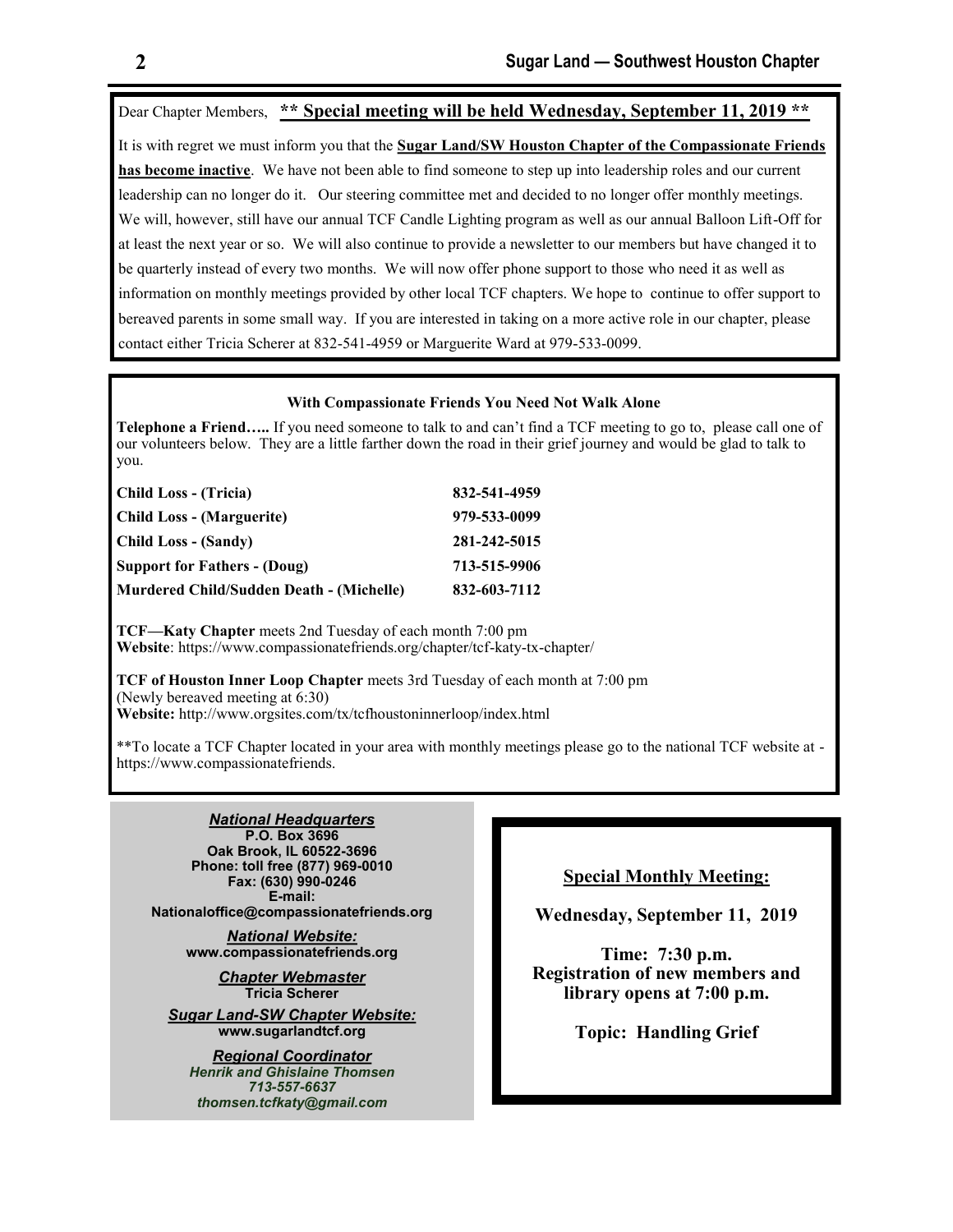| <b>LOVE SHARES</b> |                        |  |
|--------------------|------------------------|--|
| In Memory of       | Given by               |  |
| Elana Monsanto     | <b>Ronnie Monsanto</b> |  |
| Arturo Monsanto    | <b>Ronnie Monsanto</b> |  |

# **Real empathy is sometimes Not Insisting That it will be OK but** *acknowledging it is not.*

Sheryl Sandberg

Consider giving a Love Share in your child's memory. Help us continue our mission to help grieving parents. All Love Shares are tax deductible and can be sent to our Chapter Treasurer:

> **Douglas Ledkins, 431 Old Colony Dr. Richmond, TX 77406 (713) 515-9906 Doug\_Ledkins@whitetucker.com**

#### **Button Making Machine**

A button making machine has been given to our chapter in loving memory of Brandi Ward. It is available for anyone who wishes to have a picture button made of their child. If you would like to have a button made, please contact Marguerite Ward at 979-533-0099 or by email at mjward0123@gmail.com

**The mission of the Compassionate Friends is to assist families toward the positive resolution of grief following the death of a child of any age and to provide information to help others be supportive. We are grateful for the faithfulness of parents, grandparents and friends who remember beloved children with love gifts. Our chapter is operated entirely by volunteers dedicated to furthering the work of TCF.** 

**Your voluntary tax deductible donations honor your loved one(s) in a meaningful way by enabling us to offer resources, such as this newsletter, books, brochures and special programs to bereaved families in our area. 100% of the funds are used for this outreach. Donations, along with the name of the person being honored may be sent to our chapter's treasurer. If you have any questions, please contact our chapter treasurer:** 

> **Douglas Ledkins, 431 Old Colony Dr. Richmond, TX 77406 (713) 515-9906 Doug\_Ledkins@whitetucker.com**

# **TCF ONLINE SUPPORT**

The Compassionate Friends offers "virtual chapters" through an Online Support Community (live chats). This program was established to encourage connecting and sharing among parents, grandparents, and siblings (over the age of 18) grieving the death of a child. The rooms supply support, encouragement, and friendship. The friendly atmosphere encourages conversation among friends; friends who understand the emotions you're experiencing. There are general bereavement sessions as well as more specific sessions.

# **PRIVATE TCF FACEBOOK GROUPS**

The Compassionate Friends offers a variety of private Facebook Groups. These pages are moderated by bereaved parents, siblings, or grandparents, and may not be accessed unless a request to join is approved by a moderator. Please click on the link next to the group you wish to join and answer the screening questions so we can confirm your request. If you are waiting approval, please message one of the administrators. Join requests to our Facebook groups must be requested personally, therefore when you wish to share the group with someone please pass along the link to the group.

**These groups can be found on the National TCF website at https:// www.compassionatefriends.org/findsupport/online-communities/**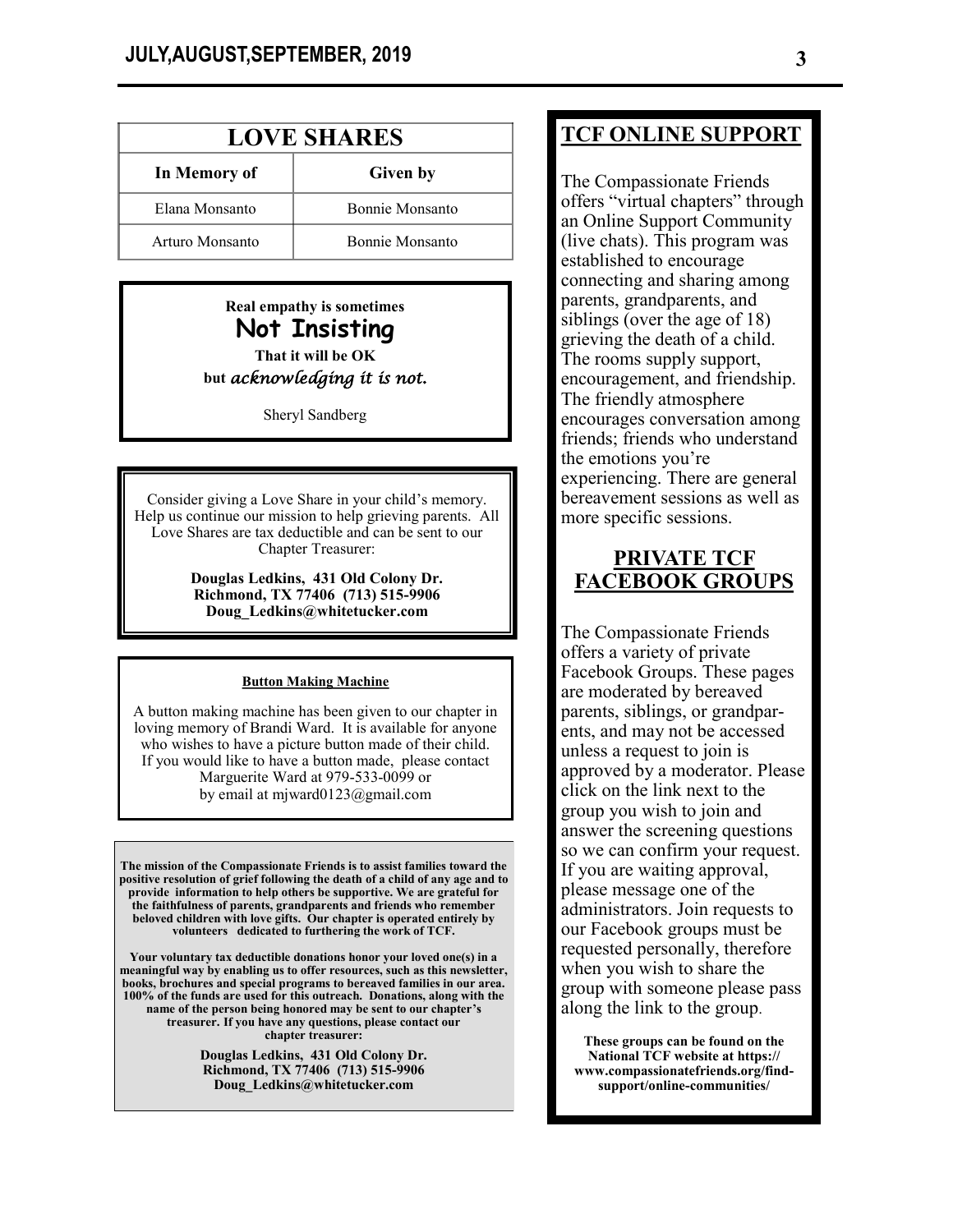# **Beyond Surviving: "Twenty Five Commandments"**

Hundreds of books have been written about loss and grief. Few have addressed the aftermath of suicide for survivors. Here again, there are no answers, only suggestions from those who have lived through and beyond the event. I've complied their thoughts.

- 1. Know you can survive. You may not think so, but you can.
- 2. Struggle with "why" it happened until you no longer need to know "why" or until you are satisfied with partial answers.
- 3. Know you may feel overwhelmed by the intensity of your feelings, but all your feelings are normal.
- 4. Anger, guilt, confusion, forgetfulness are common reponses. You are not crazy you are in mourning.
- 5. Be aware you may feel appropriate anger at the person, at the world, at God, at yourself.
- 6. You may feel guilty for what you think you did or did not do.
- 7. Having suicidal thoughts is common. It does not mean that you will have to act on these thoughts.
- 8. Remember to take one day at a time.
- 9. Find a good listener with whom to share. Call someone if you need to talk.
- 10. Don't be afraid to cry. Tears are healing.
- 11. Give yourself time to heal.
- 12. Remember, the choice was not yours. No one is the sole influence in another's life.
- 13. Expect setbacks. Don't panic if emotions return like a tidal wave. You may only be experiencing a reminant of grief; an unfinished piece.
- 14. Try to put off major decisions.
- 15. Give yourself permission to get professional help.
- 16. Be aware of the pain of your family and friends.
- 17. Be patient with yourself and with others who may not understand.
- 18. Set your own limits and learn to say no.
- 19. Steer clear of people who want to tell you what or how to feel.
- 20. Know that there are support groups that can be helpful, such as The Compassionate Friends or Survivors of Suicide groups. If not ask a professional to help start one.
- 21. Call on your personal faith to help you through.
- 22. It is common to experience physical reactions to your grief. i.e., headaches, loss of appetite, inability to sleep, etc.
- 23. The willingness to laugh with others and at yourself is healing.
- 24. Wear out your questions, anger, guilt , or other feelings until you can let them go.
- 25. Knowing that you will never be the same again, but you can survive and go beyond just surviving.

**Iris Bolton, author of My Son, My Son**

# **I Never Believed....**

I never believed I would see another season change with gladness. I never believed I would see the world again without the haze of tears. I never expected to actually laugh again. I never felt my smile would return and feel natural on my face. I never hoped for another day when I would not want to die. I never envisioned a world that could again be bright and full of promise. I believed that all that had passed from me the day they died and went away, never to return. But I was wrong, and I know that in the fullness of your grieving, you too will come to understand that life goes on- that it can still have meaning-- that even joy can touch your life once more.

> By Don Hackett TCF In Memory of my sons, Vince and Gary

### **MEMORIES**

There is a place that we call Memory A province by itself, which though unseen, Is home and haven to the heart— And there, in peace and beauty, waiting, All those with whom we shared our Yesterdays.

~ Nancy Cassell, TCF, Holmdel, NJ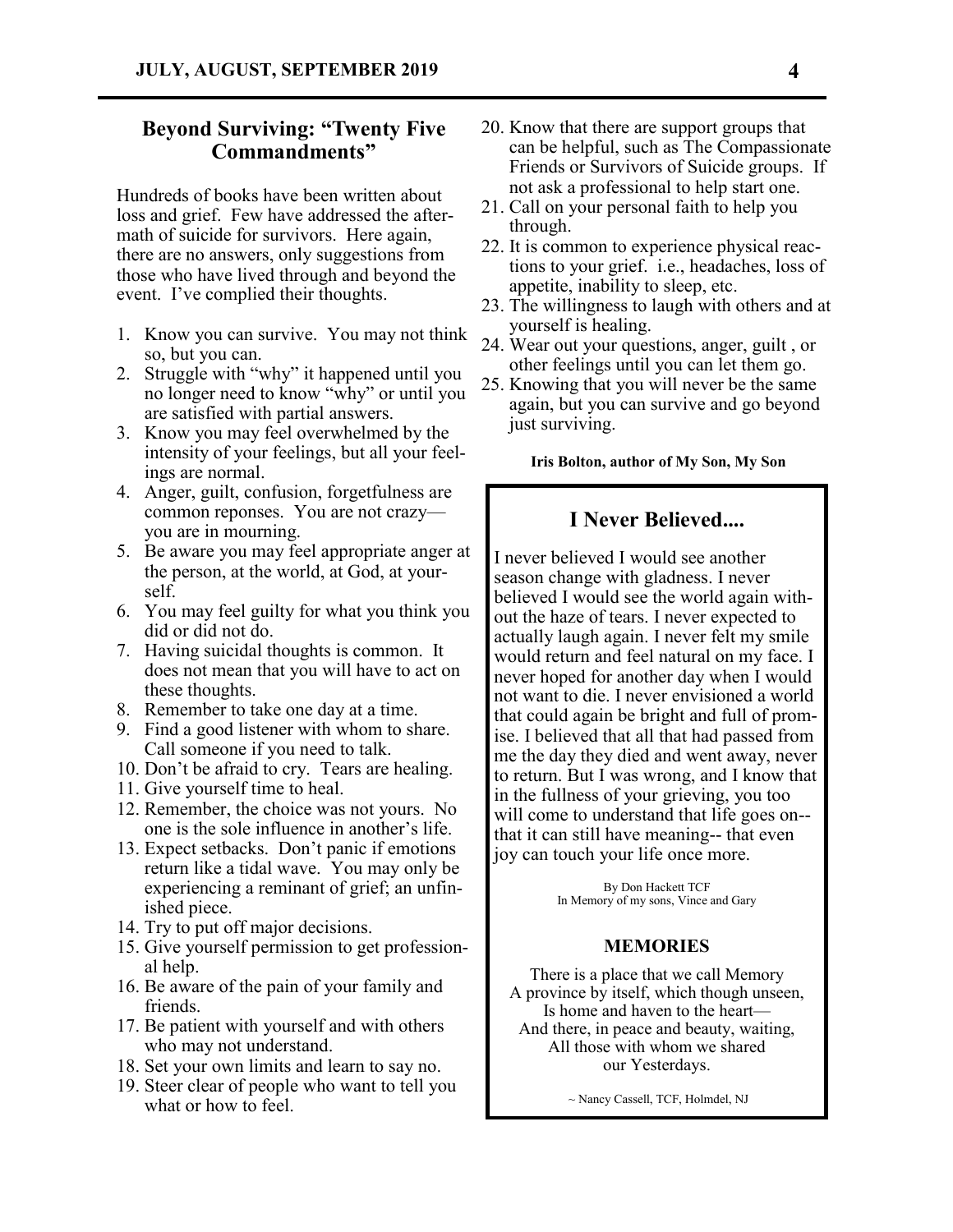

Congratulations to Patricia Scherer for being elected to serve on the National TCF Board of Directors. She is involved with Compassionate Friends in memory of her son, Donald Ray Scherer who was killed by a drunk driver in 2003.

Tricia is a retired school teacher. She and her husband, Donald have been members for 16 years and co-leaders of the Sugar Land/SW Houston Chapter of TCF for over 10 years.

## STANDING

People say "Oh you are doing so well, you are so strong, you are an inspiration!"

We do not feel strong. We feel shaken to the core, Saddened beyond belief, Pain beyond comprehension, Forever changed.

What do they see that we cannot see?

"That a horrible storm, unexpectedly ripped through our lives and we are still standing"

They are amazed We are paralyzed

Still Standing

Julie Short TCF Southeastern Illinois Chapter In Memory of Kyra

#### **SEARCHING . . .**

Once again, my list has vanished; it was here, but now it's missing. Keys and glasses disappearing; books and letters--overdue. I'm forever searching, searching, they must be here, and I need them! Could it be that what is missing, what I want this very minute- could it be that what I'm *REALLY* searching for, my child, is you?

> Joyce Andrews TCF Sugar Land, TX

# A Tear Fell

I rode by your school by chance today And I just happened to look that way. The boys all had their ball caps on; then I remembered my son was gone. Just when I thought I was doing so well, Before I knew it - a tear fell. Then on Sunday as I sat in church I looked around and missed you so much. I saw other boys in their Sunday suits And I remembered you were just as cute. People all think I'm doing so well; They don't know today - a tear fell. When I'm reminded of what might have been It gets too hard to hold it in. When life will catch me off my guard, That's when I seem to be hit so hard. It seems all roads lead back to you As I take each day and try to get through. They say time makes it better, but I cannot tell. I only know today - a tear fell.

> Carolyn Bryan TCF Orange Park, FL

## Memories

The certain special memories That follow me each day, Cast your shadow in my life In a certain way.

Sometimes the blowing wind Or the lyrics of a song Make me stop and think of you Sometimes all day long

Memories are good to have To share and keep in my heart, Just knowing that you're still inside Makes sure we'll never part.

> Collette Covington TCF Lake Charles, LA

# **When**

When your mind cannot find an answer, open your heart and ask for peace.

Sascha Wagner © The Compassionate Friends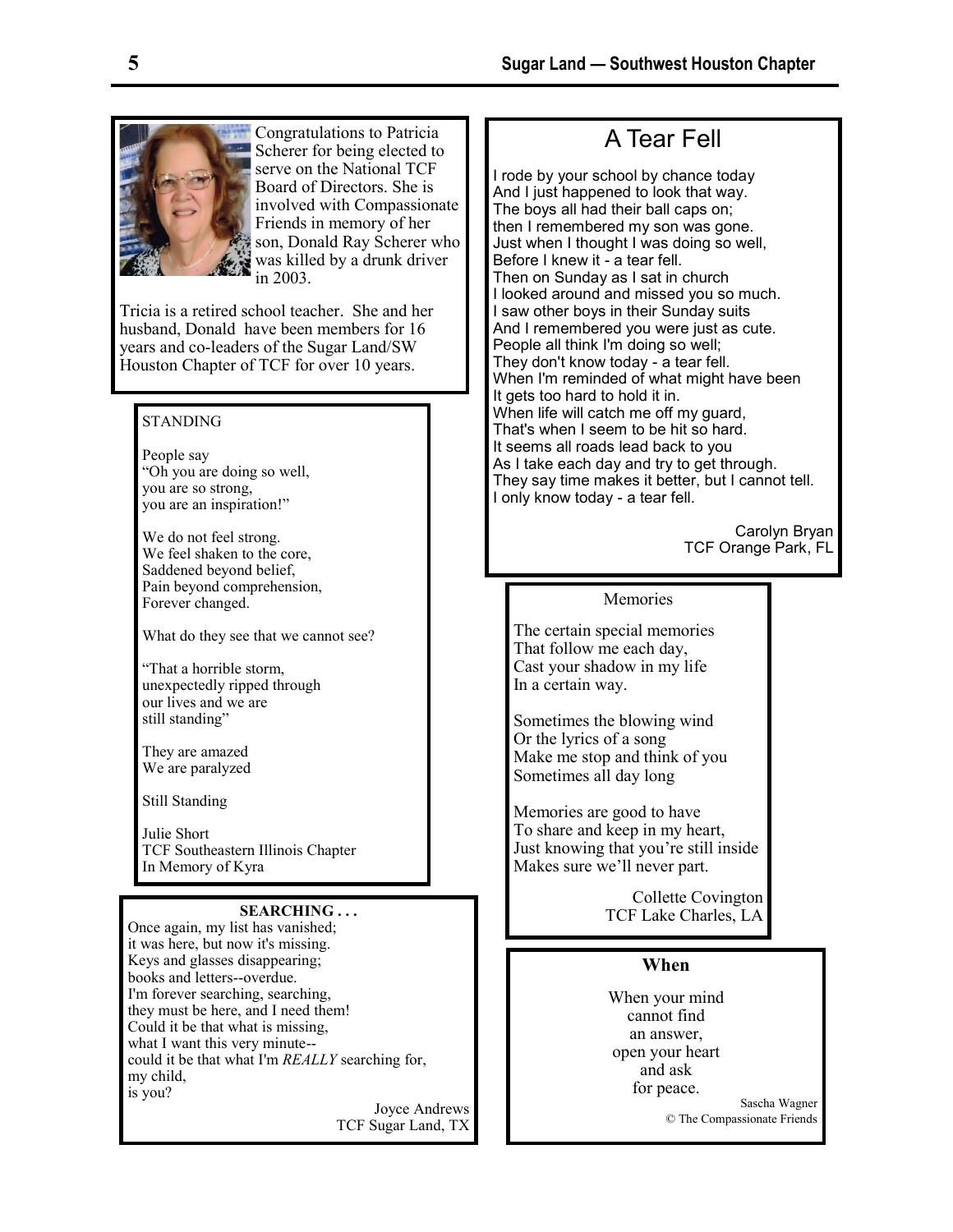#### **PRIORITIZING SELF-CARE WHILE GRIEVING-***Posted on May 10th, 2019 on TCF National Facebook page*

In the middle of grief, self-care often falls to the bottom of the priority list. With arrangements to be made, bills to pay and a void to fill, we busy ourselves with tasks. Distracting ourselves with washing dishes or putting together donations can keep the overwhelming grief at bay — if even for just a little while.

But the airlines have it right: If you don't put your own oxygen mask on first, you'll never be able to help anyone else. And those who put self-care low on the totem pole are frequently people who are looking for ways to make others' lives easier — if other people have what they need, it takes one burden off their mind.

The problem is that when grief is involved, the burden is never lifted unless we take some time to take care of ourselves. Anyone who constantly puts others first eventually is depleted. In fact, Simmons University's School of Social Work reported that self-care is vital for those in caring professions, from social workers to healthcare professionals. "Scheduling time for self-care is just as important as scheduling time for everything else," [says](https://socialwork.simmons.edu/blog/self-care-for-social-service-professionals/) Simmons' Shari Robinson-Lynk, a professor of practice in social work. "Hoping and waiting until you have time means you rarely have the time to do it." Here's how you can best use that time to give yourself as much attention as you give others.

Claim your time. Give yourself a "vacation" from every other responsibility on your plate, whether it's for a day or an entire week. When you're inundated with others' needs, feelings, and requests, it's easy to lose track of how you're feeling and coping. Load your schedule up with things that give you space to decompress: hot baths, walks in the woods, and a trip to your favorite hobby store. Remembering that you're a person, not just a vessel to hold things in (or upright!), can go a long way toward healing.

Set boundaries. Worrying about others in the midst of your own grief can be draining. Not worrying about others at all can be equally draining. A good middle ground can be found by determining what's truly important and what's not. Will you regret not helping out with the memorial fundraiser? Commit to making it a priority. Are you less than excited about giving a speech on grief to a local grieving parents group? Then gently, but firmly, say no.

Check in on your physical needs. If you've recently lost a child, it's easy to become so consumed with your grief and your to-do list that you forget to do basic things like eat lunch or go to bed at a reasonable hour. Periodically make a point to check in: Are you hungry? Is your body craving a drink that doesn't contain caffeine? Are you so tired you're dragging yourself from appointment to appointment? Giving yourself permission to stop and eat or book a day at the spa to take care of dry skin and

tense muscles can be a blessing in the middle of crushing grief.

Get creative. Creativity can take many different forms, from writing to painting to constructing LEGO towers. Whether you're knitting or doing woodworking, give yourself an outlet to express your feelings — anger, sadness, regret, relief, joy, gratitude, and dozens of other feelings can come out in a lot of different ways. Using creative outlets to see what bubbles up can be both comforting and energizing.

Let others help you. If you're a compassionate person who's used to attending to others' needs, it can be hard to accept help, even when you need it. After all, you think, you may be taking help from someone who needs it more. But when you're grieving, there's no shame in letting others' strength shine. If a friend offers to take something off your plate, let him; if a neighbor wants to bring you weekly casseroles for a while and you could use the help in getting dinner ready, take her up on it! If guilt still follows you, remind yourself that you'll return the favor someday.

Dive deep into your grief. If you've been running yourself ragged to get things done or help others, the exact thing you may need is time to grieve. Surface-level grief is often all we have time for when we're not getting enough time to sit down and just be. Read books on grief and coping, attend grieving parents' groups, and spend time in silence meditating or praying. It sometimes can feel like you're feeling the myriad emotions of grief while you're busy running around, but it's occasionally shocking how many feelings are waiting on your doorstep when you welcome them in.

Self-care can easily take a back seat to other things when you're grieving. But self-care is a key component of coping and healing, and assuming you'll "get around to it" is a recipe for never making yourself a priority. Take the time now to care for yourself — future you will thank you for it.

#### BY [GLORIA HORSLEY](https://www.compassionatefriends.org/blog/author/gloria-horsely/)

Dr. Gloria Horsley is an internationally known grief expert, psychotherapist, and bereaved parent. She started "Open to Hope" to help the millions in the world with grief.

Author's Website: [http://www.opentohope.com](http://www.opentohope.com/)

A friend who *understands your tears* is MUCH MORE VALUABLE than a lot of friends who only *know your smile*

Author—Unknown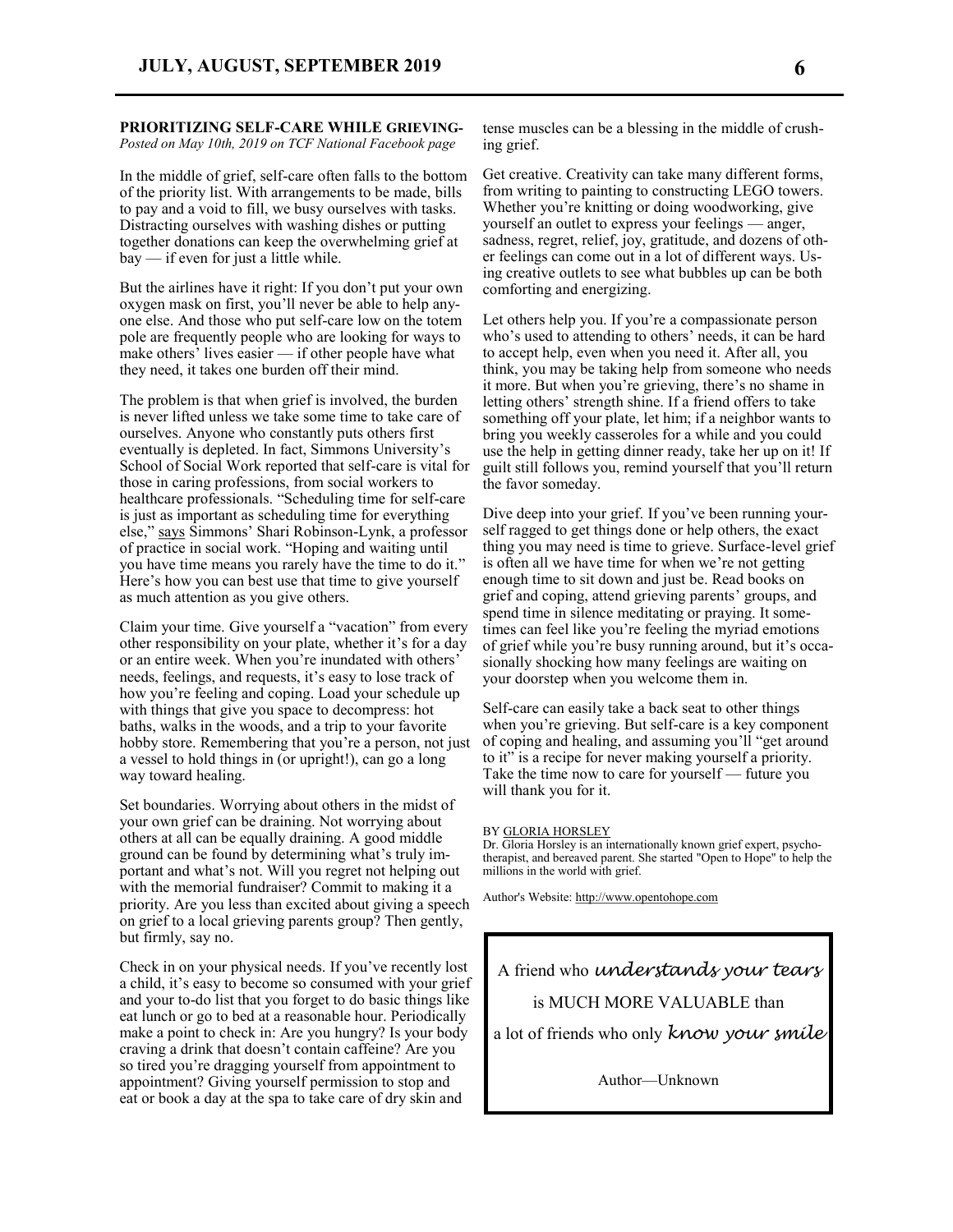# **BACK TO SCHOOL FOR THE CHILD LOSS PARENT**

It's mid-August in Nebraska which marks another school year starting. To some it's the thrill of having their kids gone all day so they can get things done at home. To others it's the stress of wondering if their child is making friends, behaving, and understanding the material; however, to the bereaved parent it marks another anniversary of not having a First Day of School picture. I see you. I hear you. I feel it too.

I think about another school year starting, specifically 3rd grade. I walk through Target seeing all of the school supplies, the Back to School display with shiny backpacks, thermoses and lunch boxes. There's so many choices, a lot more than I had to choose from when I was starting 3rd grade. It's almost too many choices. From animals, sparkles, super heroes, sports teams, Disney characters, and plain ones; I look at them all, wondering…. Would Macie have wanted everything princess like her little sister or would she be a "tom boy" wanting everything Cornhuskers like her daddy? We live in Nebraska and everything is Go Big Red in our house.

Then I stroll over to the supplies, there was always something about a freshly sharpened pencil and the smell of the paper of a new notebook that excited me when I was little. The brand new markers that are so new the caps are still hard to take off! I've always had a passion for learning and a love for "school" supplies and at 35 this hasn't changed. I'm still a book nerd. I wonder if she would have had my love of learning. If she'd be excited to pick out supplies. If she'd have a preference for a freshly sharpened pencil or mechanic pencil? Things that seem so simple to parents. Things that most parents may even rush through. It's okay.

I wonder who her teacher would be. What school she'd attend? Would we have moved back from Lees Summit if she hadn't passed away? The truth is, as much as I love being back home in Nebraska, I simply do not know. I wonder who her friends would be and what'd they'd be like? Would she be into wearing dresses or athletic shorts? Would the first day of school be as monumental to her as it was to me? Would she have to try everything on to make sure she had just the right outfit for the first day? Would she let me walk her in on her first day or tell me good-bye from the sidewalk while she ran independently inside to her class?

I want to hug my 3rd grader and to hear all about her day. To see if she liked her teacher. To ask the daily question "what was the best part of your day today, Macie?" and "what was the worst part of your day, Macie?" If Maxene learns one thing from me, I hope it's to find the good in people, in every situation, in all of life and everything in general. You may have to really look to find the good, but it's always there just below the surface, waiting…. I digress, we're talking about my other daughter Macie.

I'm always going to wonder because Macie died. The day she died part of me died as well. A part of me that hasn't come back to life just yet and probably never will; there is forever this tiny little void that is empty in my heart, for that is the spot where Macie's love lived; the very essence of me that was all hers…. and it is forever gone now. The day she died all of my hopes for her died. My dreams for her. My plans for her, plans that she probably would have changed because, let's face it, she's my kid.

With all of this said, here is what the take away is: Enjoy the small things because when you look back they truly will be the BIG things. In the hustle and bustle of everyday life it's okay to take that extra minute to enjoy the moment. Cherish it! Give that extra hug or kiss, give two or three! Take the picture, take a hundred of them! Capture that moment, remember it, love it and share it!

There will be a graduation day in 2029 and there will be one missing. And, on that day, please say a quick prayer of comfort for us as well.

Lisa Barton All my love, Forever Macie's Mama. Should be 3rd grader. Forever 3 months and 19 days. Posted August 21, 2019 on the TCF National Facebook Page

Lisa Barton is currently on the Board for the Nebraska SIDS Foundation and understands grief after losing her daughter, Macie, to SIDS in 2011. She is married to her husband, Chris, and they are the proud parents of Maxene and beloved Macie. They currently reside in the Omaha, NE area where Lisa is the CFO for Makovicka Physical Therapy and Chris is a Nursing Recruiter at Fusion Medical Staffing.

# **Our time on earth is a school.**

# **Grief is the toughest class we will have to take.**

Author Unknown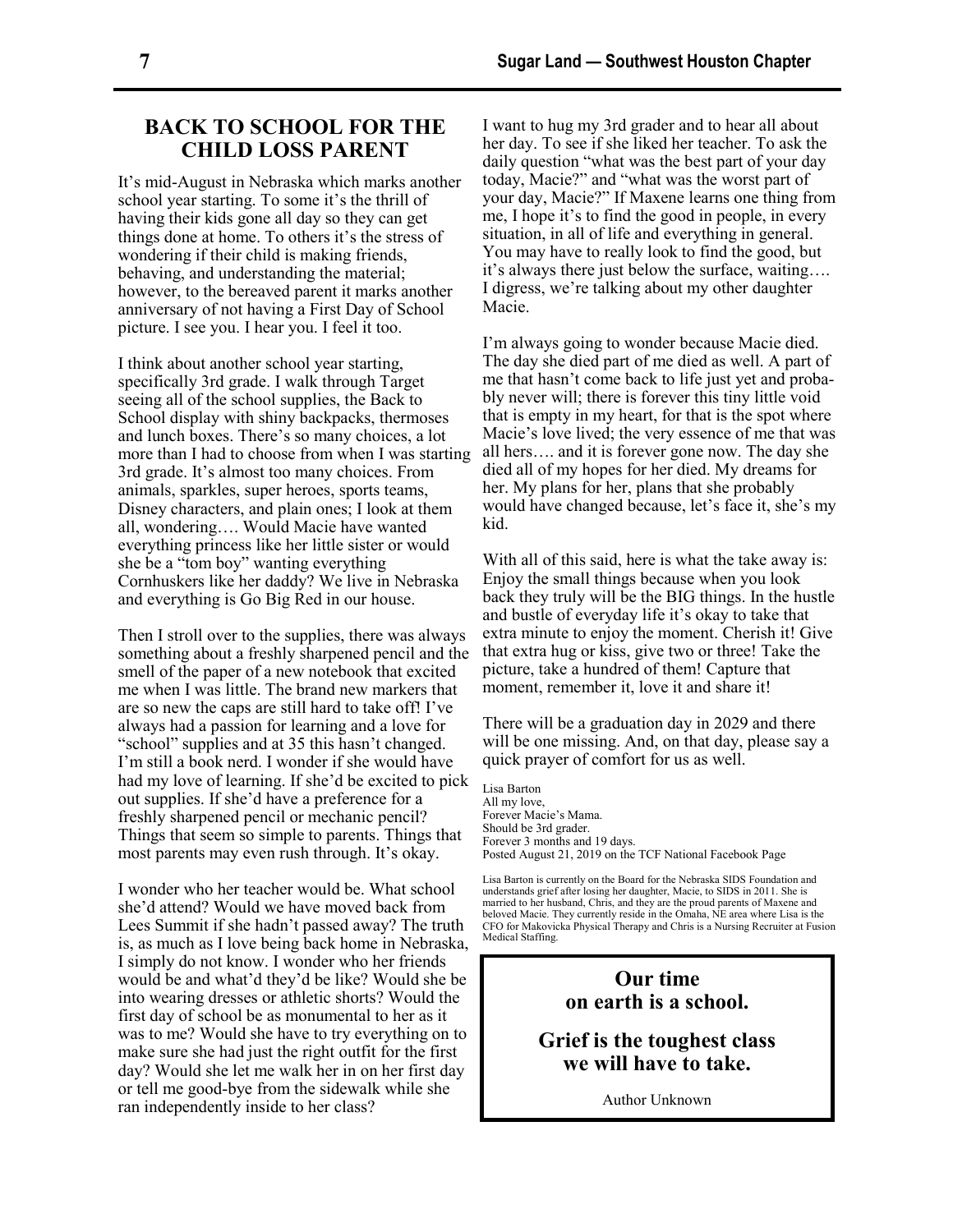# **Workshops that will be presented at the 2019 South Texas TCF Regional Conference October 4—6 ,2019**

### **GRIEVING A STIGMATIZED LOSS: HOW PARENTS AND SIBLINGS HEAL, A PANEL**

*With Cathy Seehuetter, Steve Roberts, Jill Greczek, Carolyn Porter*

A child's death from any cause is devastating, but when their death is from suicide, homicide, disease of addiction, mental illness, or other stigmatized manner, the grief of the surviving loved ones is often complicated by stigma and shame. How does one cope with all the feelings of complicated grief such as anger, guilt, betrayal, and depression when often no one wants to talk openly about your loss? A panel of individuals with varied types of stigmatized loss will share their own grief experience and coping strategies useful in dealing with their loss to not only survive but to thrive. Attendees of this workshop should expect open discussions in a supportive environment.

# **FINDING A NEW PURPOSE TO LIFE**

### *Presented by Ghislaine Thomsen*

How can one thrive while going through the unimaginable? Finding a new purpose to life after the death of her daughter was a turning point in Ghislaine's grief journey. A testimonial and a very interactive workshop on how finding a new purpose to life can, not only bring hope and healing, but bring a sense of accomplishment, a sense that the bereaved parent, grandparent or sibling is continuing to honor their loved one in the most loving way. All are welcome.

## **RESILIENCY**

### *Presented by Alan Pedersen*

Are you further down the road in your grief journey? If so, you may be ready to change the way you feel. This interactive workshop is for those who are ready to transform their losses and find hope, healing, and joy again. You will learn 10 tools techniques for reducing bereavement stress and will develop skills for healing after loss. Participants have reported that they left this workshop feeling more hopeful and energized and learned techniques that could be used anywhere.

### **WHEN GRANDPARENTS LOSE A GRANDCHILD: THE REALITIES OF OUT OF SEQUENCE LOSS**

#### *Created by Bradley and Bonita Vinson*

When a child dies, the grandparents experience grief in a profound, indescribable way, so different from any other relationship to the child. Some describe the depth of pain and recovery as much more intense than other losses they have experienced. Compounding grief and the relationship with the child's parents, grandparents are tasked with processing their own grief while simultaneously assisting their own child with losing a child. This session will engage participants by highlighting differences in grief for grandparents, exploring and expanding the grief stages model, and making suggestions for the grandparent grief journey as well as the journey of their children and others around them when a child has died. Presenters will engage participants in a lively discussion of tips and truths about grandparent grief that will aid in their recovery. This session will be helpful for anyone else desiring to understand the complexities of the grief journey of bereaved grandparents.

### **AM I STILL A PARENT? BECOMING CHILDLESS**

#### *Presented by Steve Roberts*

This workshop covers not only the loss of a child (or all children) but the singular grief and additional questions that come with becoming suddenly childless. "Am I still a parent?", "How do I answer the question 'do you have children'?", "Who will care for me in my old age?" and many more. Becoming childless presents a unique set of challenges. In this workshop, we will attempt to touch on many of the issues "now childless" parents may be reluctant to discuss.

# **MEN'S PANEL: MEN EXPLAINING MEN TO WOMEN**

#### *With Bill Mercer, Steve Roberts, Ronnie Plotkin, Mike Greczek*

We all hear that men and women grieve "differently," but is that true? ls the grief experience so different for a Dad than it is for a Mom? This interactive question and answer format is designed to help women understand the grief experiences of male partners and if "gender grief" truly exists. The goal is honest conversation about the grieving male mindset, how male partners grieve, why they might be acting differently; to discuss openly how men communicate ( or not), and how to better support their wife, as well as fielding honest questions on how women can best support their husband. No sincerely questioned topic is taboo! Each participant will be encouraged to anonymously write their concerns and placed in a "fishbowl" for open candid discussion. Direct questions from "the floor" will also be welcomed.

Continued on Page 9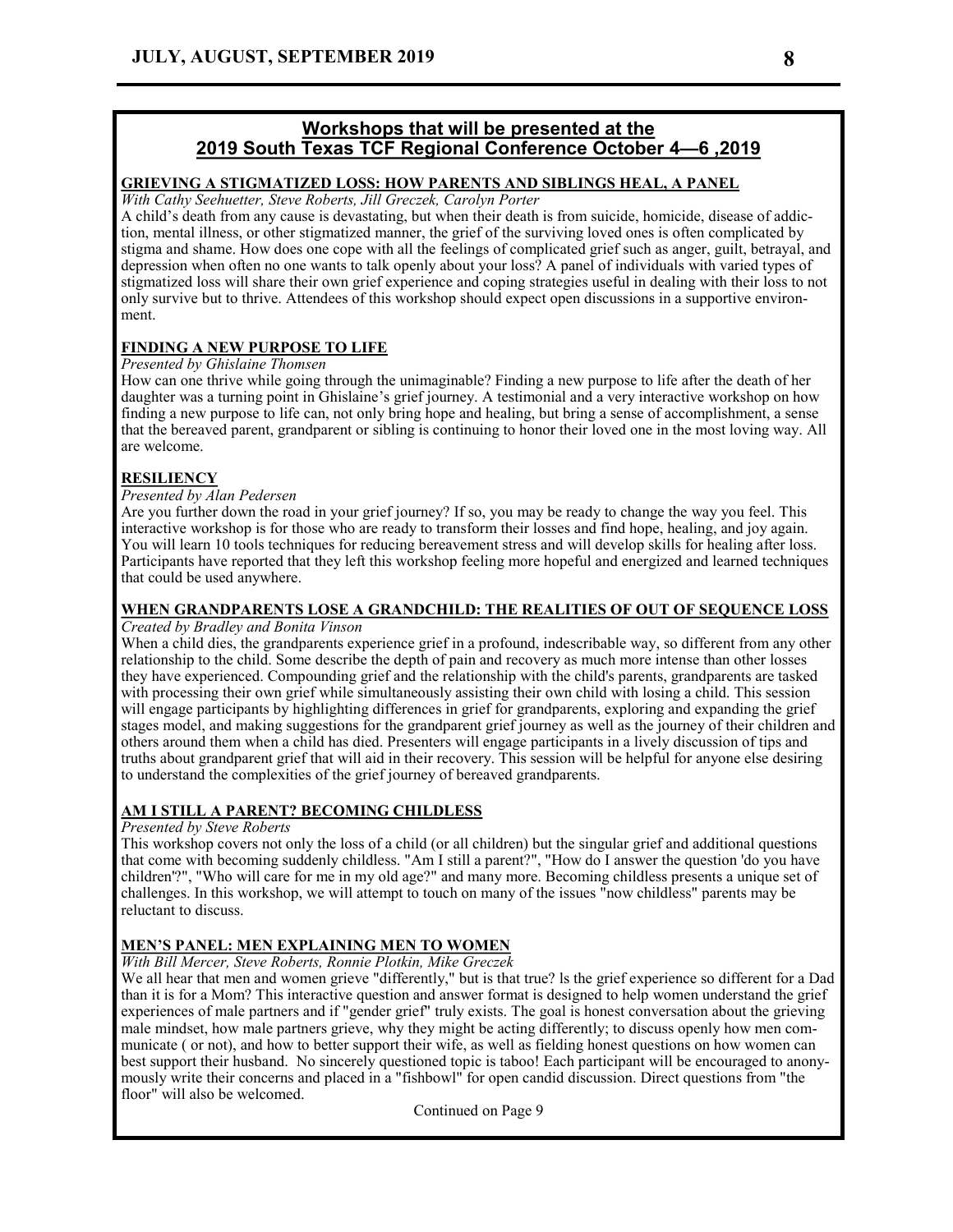#### **Con'd from Page 8: Workshops that will be presented at the 2019 South Texas TCF Regional Conference October 4—6 ,2019**

### **JOURNALING/WRITING A MEMOIR/MEMORIALIZING**

*Presented by Annette Mennen Baldwin and Nada Scanlan*

The death of a child is the worst thing that can happen. You lose a big part of your future. It is well known that keeping your child's memory alive, saying your child's name, and telling your child's story are important to the grieving process and to the new life you did not choose. Annette Mennen Baldwin, an accomplished published author, will show you valuable tips and techniques on capturing precious memories, and penning them to paper. Nada Scanlan will focus on the many other ways parents and families can keep their loved one's memory alive.

## **COPING WITH TRAUMATIC GRIEF**

### *Presented by Dr. Lynn Hagan*

Grief is the emotional reaction to loss – any loss. Painful as an experience might be, many people are able to cope. But when we talk about traumatic grief, we speak of a life-altering experience that brings horror, helplessness, shock, pain, and a feeling of "losing it". The ongoing effects of this type of event can be devastating. We will explore ways to handle traumatic grief and provide strategies for managing these intense effects of trauma.

# **HEALING GUILT AND REGRET**

### *Presented by Alan Pedersen*

Participants will gain an understanding of guilt and regret the bereaved may face in relation to both the life and the death of their loved one. They will be given many examples of how the bereaved may try to cope with guilt and regret. Alan will share his personal story of guilt and regret and give examples of some of the common regrets of others, The participants will be given effective tools to offer the bereaved to help them work through guilt and regret including owning their guilt, accepting their guilt, sharing their guilt and releasing their guilt. With this workshop, they will have an understanding of some of the common denominators at work in the lives of the bereaved who successfully move away from their guilt, The 5 H's (hurt, hope, help, honor, and healing) will be shared in detail and practical examples given of each

# **UNDERSTANDING WHY PEOPLE COPE DIFFERENTLY & LEARNING TO LIVE TOGETHER**

### *Created by Allie Sims Franklin*

Every person grieves in a unique way. This can become very complicated in families where the grieving styles of each member seem to clash. Come spend some time exploring the ways in which children, adolescents and adults grieve differently. We will discuss how the factors of personality, temperament and character traits affect grieving styles. This is a fun workshop for all ages to come and learn about ways to honor your own coping style, while learning to cherish the different styles within a family. When families, couples, people, learn to support one another in the way that best suits their unique perspective, healing can begin.

# **BEYOND LOSING A LOVED ONE TO A SUBSTANCE ABUSE RELATED CAUSE**

### *Created by Barbara Allen*

A child, grandchild or sibling's death from any cause is a profound loss. When substances such as alcohol and/or drugs are involved, grief is often complicated by stigma and shame. Any indication of substances as a contributor to death complicates our grief journey beyond the loss itself. Substance related deaths continue to skyrocket in every area of our country with opioids (prescription drugs) and heroin the leading causes today. Moving from the outdated moral model of ignorance to the medical model of disease, combining science with compassion, we find hope. Understanding the complexity of substance related issues, we erase stigma and discover a future. Together we learn to cope with anger, guilt and depression finding a new purpose beyond loss. No Shame or Blame  $\sim$  Just Love'.

### **GOOD GRIEF: LEARN TOOLS TO NAVIGATE THROUGH GRIEF AND LOSS**

#### *Presented by Dr. Lynn Hagan*

A death not only affects families but also friends, peers, teachers, co-workers, community members and even strangers to the situation. The onset of being faced with grief and loss can affect one's ability to engage with others. Many people of all ages continue to live with untold hardships and hidden traumas tucked away in their backpacks. The goals of this no-nonsense presentation are to educate and provide some much-needed honesty and candor about a topic that everyone else is afraid to discuss or bring out into the open. This session will offer effective methods for dealing with loss and sadness. Attendees will learn the right things to say and the wrong things not to say when dealing with grief or loss. Attendees will be learning how they can positively navigate life after loss and help others deal with changes in their lives in a positive way. This session will educate parents, siblings, and grandparents by providing "Good Grief" educational guidelines that can help them acquire lifelong healthy responses for coping with situations if they arise.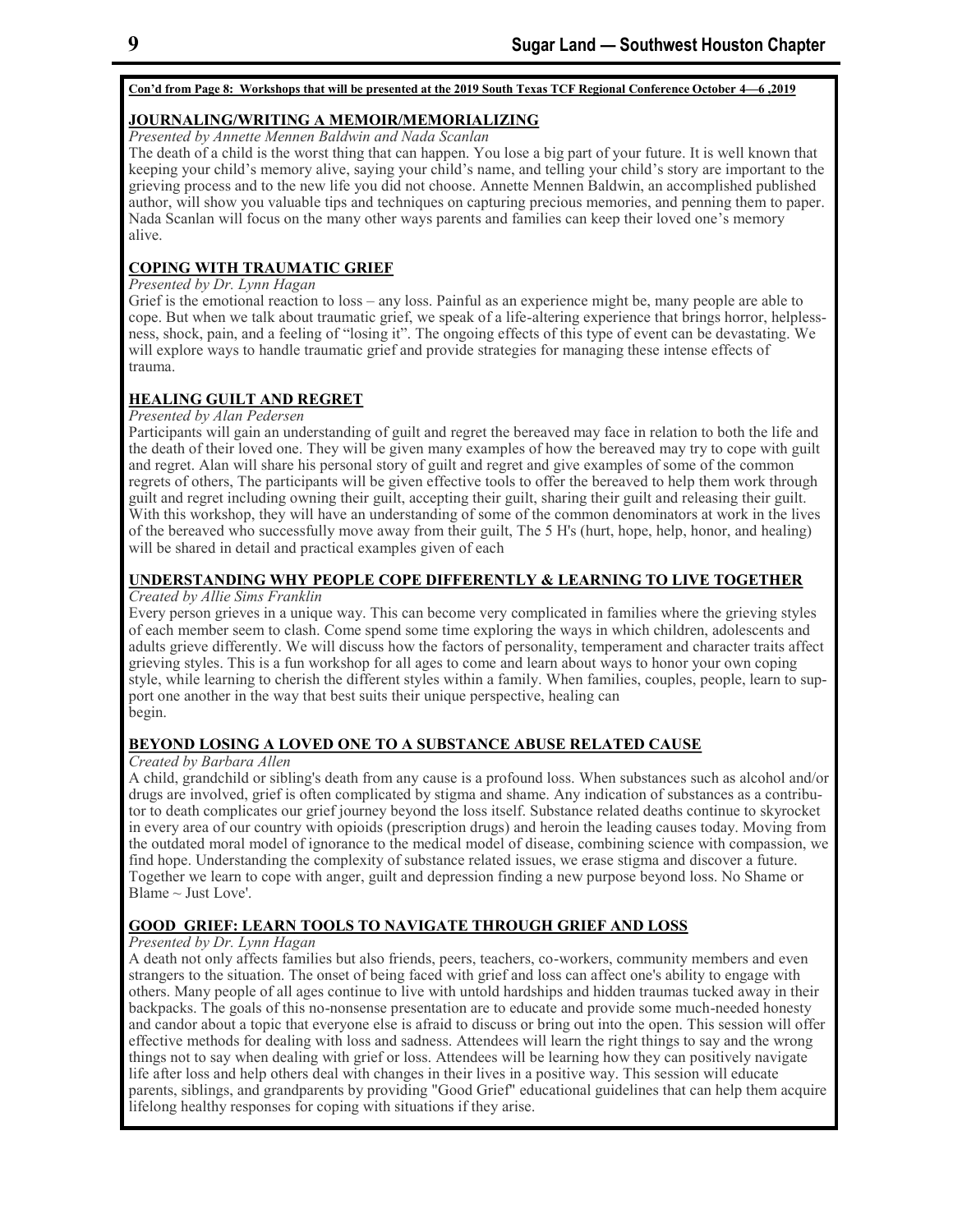

### **Remembering Our Children's Birthday**

Birthdays hold treasured memories and are especially difficult for surviving parents and siblings; TCF offers a wonderful venue to honor and celebrate the precious life-story of your loved one. Taking a few minutes to share a picture, memento, award or even their favorite toy is a gentle reminder to all that love continues and grows with each passing year.

| <b>Birthday</b> | <b>Child's Name</b>                         | <b>Parents/Family/Friend</b>             | <b>Birthday</b>                                                                                                                                             | <b>Child's Name</b>               | <b>Parents/Family/Friend</b>  |
|-----------------|---------------------------------------------|------------------------------------------|-------------------------------------------------------------------------------------------------------------------------------------------------------------|-----------------------------------|-------------------------------|
| 7/2             | Martin Elizondo                             | Catalina Lozano                          | 8/16                                                                                                                                                        | Jeffrey Scott<br>Kachmar          | Florine and Bob Kachmar       |
| 7/5             | Raymond<br>Silvas III                       | Ray Silvas & Sandy<br>Almanza            | 8/17                                                                                                                                                        | Michael Donato<br>Scinto          | Ralph and Jacki Scinto        |
| 7/5             | <b>Brian Thomas</b>                         | Thomas & Brenda                          | 8/21                                                                                                                                                        | James Neil Havlik                 | Joyce Wilkinson               |
| 7/9             | Nielesch Mody                               | Ranjan and Neil Mody                     | 8/23                                                                                                                                                        | Mark Gregory<br>McDonald          | Tim & Cindy McDonald          |
| 7/10            | Alexandria Anette<br>Charbeneau<br>Phillips | Norman and Anette<br>Phillips            | 8/25                                                                                                                                                        | Rhyder Josiah<br>Anderson         | Dave & Michelle<br>Anderson   |
| 7/16            | Nneka Ijeoma                                | Nwanna Ijeoma                            | 8/26                                                                                                                                                        | Anthony Charles<br>Jones          | Deshunna Harvey               |
| 7/17            | James P. Salinas II                         | James & Hortensia<br>Salinas             | 8/26                                                                                                                                                        | Lillian Shae<br>Hansen            | Shana & Dean Hansen           |
| 7/17            | Justin Lee<br>Stavinoha                     | Sue Ann and Donnie<br>Stavinoha          | 8/27                                                                                                                                                        | <b>Ashley Nicole</b><br>Wilson    | Renee Coulter                 |
| 7/18            | Kris Gonzalez                               | Raquel & Juan Gonzalez                   | 8/29                                                                                                                                                        | Douglas Ray<br>Ledkins, II        | Doug Ledkins                  |
| 7/19            | Jacob Leen                                  | Jim & Patti Leen                         | 8/29                                                                                                                                                        | Douglas Ray                       | Helen Ledkins                 |
| 7/20            | Michelle Etiese                             | Afiong Etiese                            |                                                                                                                                                             | Ledkins, II                       |                               |
| 7/23            | Christopher (Chris)<br>Michael Benoit       | <b>Brittany Benoit</b>                   | 8/31                                                                                                                                                        | Joseph Sebastian<br>DiMare, IV    | Karen and Joe DiMare          |
| 7/27            | Evan Thomas<br>Miles                        | Matt & Christie Miles                    | 9/2                                                                                                                                                         | Sigifredo (Sigi)<br>Gonzalez Jr.  | Sigifredo & Maria<br>Gonzalez |
| 7/28            | Arthur Joseph<br>Oakley Jr.                 | Renonda C. St. Cyr &<br>Arthur J. Oakley | 9/8                                                                                                                                                         | Stan Engelke                      | Carolyn Tarver                |
| 7/29            | <b>Richard Patrick</b><br>Lange             | Michele Kelly                            | 9/12                                                                                                                                                        | Karen Gorka<br>Hammerschmidt      | Dennis Gorka                  |
| 8/1             | Ty Cavazos                                  | Tina Cavazos                             | 9/13                                                                                                                                                        | Thomas Christopher<br>Murray      | Margaret Murray               |
| 8/2             | Hector Maldonado                            | Maria Gamble                             | 9/14                                                                                                                                                        | Jamie Leigh Britt                 | Maxine Erderly                |
| 8/3             | Robert Tyree                                | Tammy & Robert                           | 9/15                                                                                                                                                        | Stephen Ellison                   | Darlene Ellison               |
|                 | Grays                                       | Grays III                                | 9/15                                                                                                                                                        | Jennifer Haynie                   | Mary Haynie                   |
| 8/4             | Jamaal Foster<br>Jordan Daemond-            | Sheryl Foster                            | 9/16                                                                                                                                                        | Jason Robert<br>Kachmar           | Florine and Bob Kachmar       |
| 8/6             | <b>Hall Hicks</b>                           | Helen Hicks                              | 9/17                                                                                                                                                        | Tessa Abell Casey                 | Jeb Casey                     |
| 8/6             | Jonathan Logan<br>Martin                    | Pat and Logan Martin                     | 9/22                                                                                                                                                        | David A. "Bubba"<br>Scott         | Mr. and Mrs. David Scott      |
| 8/7             | Angelica (Angel)<br>Rae Cartwright          | Michael & Stephanie<br>Cartwright        | 9/23                                                                                                                                                        | Dustin Lavoy<br>Chaney            | Cindy Chaney                  |
| 8/9             | Alan                                        | Tim and Pat                              | 9/27                                                                                                                                                        | Gregory (Greg)<br>Thomas Warden   | Monica & Steve Warden         |
| 8/9             | Cameron Michael<br>Powers                   | Tom and Eva Donalson                     | When I grieve, when I stand by others as they                                                                                                               |                                   |                               |
| 8/13            | Richard (Rick)<br>Ross Simper               | Richard Simper & Judy<br>Mendez          | grieve, even in the midst of seemingly unbearable<br>sorrow, grief becomes a way to honor life—a way<br>to cling to every fleeting, precious moment of joy. |                                   |                               |
| 8/14            | Primo Acosta Jr.                            | Primo & Susie Acosta                     |                                                                                                                                                             |                                   |                               |
| 8/15            | Dustin Tallichet                            | Patti Belcher                            |                                                                                                                                                             | Cortney Davis, Nurse Practitioner |                               |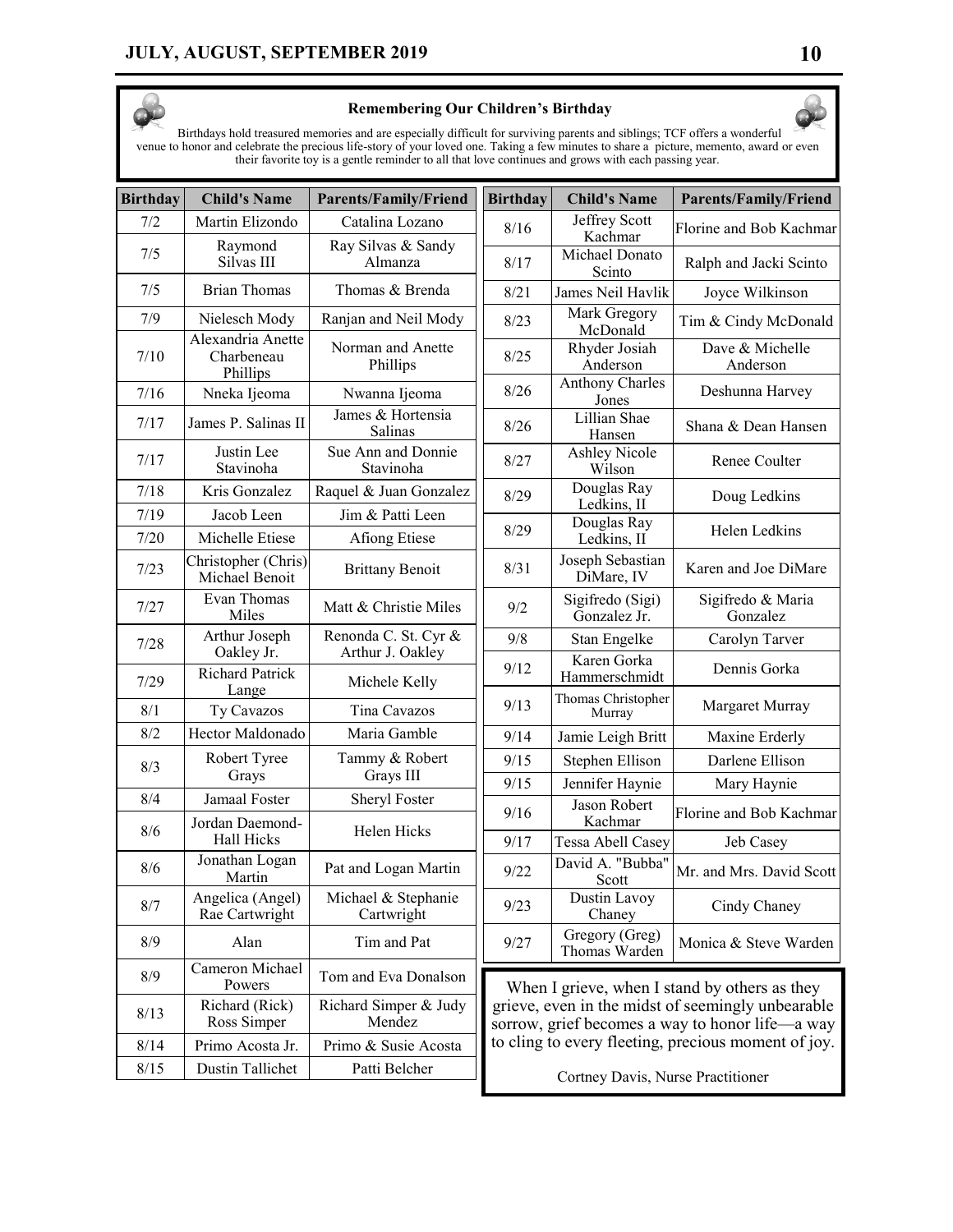| <b>Passing</b><br><b>Passing</b><br><b>Child's Name</b><br><b>Parents/Family/Friend</b><br><b>Child's Name</b><br>Date<br>Date<br>7/2<br>Brian Randall Martin<br>Becky and Henry Martin<br><b>Tyler Avery</b><br>8/15<br>McAdams<br>7/3<br>Steven M. Simpson<br>Anne and Bill Simpson<br>Jeffrey Scott<br>8/16<br>7/3<br>Dustin Lavoy Chaney<br>Cindy Chaney<br>Kachmar<br>Raymond "Sonny"<br>Rebecca Lynn Marsalis<br>7/3<br><b>Terrell Cowherd</b><br>8/17<br>Greer III<br>7/4<br>Michelle Etiese<br><b>Afiong Etiese</b><br>8/19<br>Austin Matura<br>Cameron Michael<br>David Schaub<br>7/6<br>8/19<br>Enyi Nwankwo<br>Schaub<br>7/11<br>Kevin Grant Kyle<br>Anita & R. C. Kyle<br>Julianne Allen<br>8/25<br>Makaila Marie<br>Martha and De'Ederick<br>7/13<br>Alan Lewis<br>8/29<br>Hamilton<br>Hamilton<br>9/3<br>7/14<br>Denise & Robert Orsak<br>Scott Kendal Orsak<br>Rhyder Josiah<br>Jerene Wilson<br>9/19<br>7/14<br>Jim & Cathy Wilson<br>Anderson<br>Faulkner<br>Douglas Ray<br>9/19<br>7/16<br>Doug Ledkins<br>Ledkins, II<br>Douglas Ray<br>9/20<br>7/16<br>Helen Ledkins<br>Ledkins, II<br>9/21<br>Arturo Monsanto<br>7/17<br>Frank Alas<br>Carla Alas<br>David A. "Bubba"<br>Janice and Lee Padgett<br>7/18<br>Justin Lee Padgett<br>9/28<br>Scott<br>Ana Tovar &<br>7/19<br>Ariel Franco<br>9/29<br>Ismael Franco Jr.<br>Karen Gorka<br>7/19<br>Dennis Gorka<br>Hammerschmidt<br>Keven Lewis<br>Mary and Richard Lewis<br>7/22<br>Finding<br>Michael Donato<br>7/22<br>Ralph and Jacki Scinto<br>Scinto<br>Christopher (Chris)<br>7/23<br><b>Brittany Benoit</b><br>Michael Benoit<br>7/24<br>Benjamin Geigerman<br>Joann Must<br>and some in w<br>Michelle Cruz<br>7/24<br>Christopher Gaona<br>Some find hop<br>7/25<br>Eric DeLeon Hicks<br>Helen Hicks<br>Rachel Pineda Harbuck<br>7/28<br>Ryan Joseph Pineda<br>and sharing frie<br>Arthur Joseph<br>Renonda C. St. Cyr &<br>7/29<br>Oakley Jr.<br>Arthur J. Oakley<br>to all the old<br>Nicholas (Nick)<br>8/1<br>Alexander Wellington<br>Yolanda & Gary Lang<br>Lang<br>Some find hope in<br>Christian Perriman<br>8/3<br>Gloria Perriman<br>some in cheris<br>Sue Ann and Donnie<br>Justin Lee Stavinoha<br>8/5<br>Stavinoha<br>feeling peace in<br>8/7<br>John Fernandes<br><b>Agnes Fernandes</b><br>Beyond the sad and<br><b>Brandon Hunter</b><br>Robin and Bennie<br>8/12<br>Goddard<br>Goddard<br>there is a path that<br>Richard and Annie Hyde<br>8/14<br>Daniel P. Hyde | Our Children Remembered On Their Day of Passing |  |  |                                   |                                   |  |
|------------------------------------------------------------------------------------------------------------------------------------------------------------------------------------------------------------------------------------------------------------------------------------------------------------------------------------------------------------------------------------------------------------------------------------------------------------------------------------------------------------------------------------------------------------------------------------------------------------------------------------------------------------------------------------------------------------------------------------------------------------------------------------------------------------------------------------------------------------------------------------------------------------------------------------------------------------------------------------------------------------------------------------------------------------------------------------------------------------------------------------------------------------------------------------------------------------------------------------------------------------------------------------------------------------------------------------------------------------------------------------------------------------------------------------------------------------------------------------------------------------------------------------------------------------------------------------------------------------------------------------------------------------------------------------------------------------------------------------------------------------------------------------------------------------------------------------------------------------------------------------------------------------------------------------------------------------------------------------------------------------------------------------------------------------------------------------------------------------------------------------------------------------------------------------------------------------------------------------------------------------------------------------------------------------------------------------------------------------------------------------------------------------------------------------------------------------|-------------------------------------------------|--|--|-----------------------------------|-----------------------------------|--|
|                                                                                                                                                                                                                                                                                                                                                                                                                                                                                                                                                                                                                                                                                                                                                                                                                                                                                                                                                                                                                                                                                                                                                                                                                                                                                                                                                                                                                                                                                                                                                                                                                                                                                                                                                                                                                                                                                                                                                                                                                                                                                                                                                                                                                                                                                                                                                                                                                                                            |                                                 |  |  |                                   |                                   |  |
|                                                                                                                                                                                                                                                                                                                                                                                                                                                                                                                                                                                                                                                                                                                                                                                                                                                                                                                                                                                                                                                                                                                                                                                                                                                                                                                                                                                                                                                                                                                                                                                                                                                                                                                                                                                                                                                                                                                                                                                                                                                                                                                                                                                                                                                                                                                                                                                                                                                            |                                                 |  |  |                                   |                                   |  |
|                                                                                                                                                                                                                                                                                                                                                                                                                                                                                                                                                                                                                                                                                                                                                                                                                                                                                                                                                                                                                                                                                                                                                                                                                                                                                                                                                                                                                                                                                                                                                                                                                                                                                                                                                                                                                                                                                                                                                                                                                                                                                                                                                                                                                                                                                                                                                                                                                                                            |                                                 |  |  |                                   |                                   |  |
|                                                                                                                                                                                                                                                                                                                                                                                                                                                                                                                                                                                                                                                                                                                                                                                                                                                                                                                                                                                                                                                                                                                                                                                                                                                                                                                                                                                                                                                                                                                                                                                                                                                                                                                                                                                                                                                                                                                                                                                                                                                                                                                                                                                                                                                                                                                                                                                                                                                            |                                                 |  |  |                                   |                                   |  |
|                                                                                                                                                                                                                                                                                                                                                                                                                                                                                                                                                                                                                                                                                                                                                                                                                                                                                                                                                                                                                                                                                                                                                                                                                                                                                                                                                                                                                                                                                                                                                                                                                                                                                                                                                                                                                                                                                                                                                                                                                                                                                                                                                                                                                                                                                                                                                                                                                                                            |                                                 |  |  |                                   |                                   |  |
|                                                                                                                                                                                                                                                                                                                                                                                                                                                                                                                                                                                                                                                                                                                                                                                                                                                                                                                                                                                                                                                                                                                                                                                                                                                                                                                                                                                                                                                                                                                                                                                                                                                                                                                                                                                                                                                                                                                                                                                                                                                                                                                                                                                                                                                                                                                                                                                                                                                            |                                                 |  |  |                                   |                                   |  |
|                                                                                                                                                                                                                                                                                                                                                                                                                                                                                                                                                                                                                                                                                                                                                                                                                                                                                                                                                                                                                                                                                                                                                                                                                                                                                                                                                                                                                                                                                                                                                                                                                                                                                                                                                                                                                                                                                                                                                                                                                                                                                                                                                                                                                                                                                                                                                                                                                                                            |                                                 |  |  |                                   |                                   |  |
|                                                                                                                                                                                                                                                                                                                                                                                                                                                                                                                                                                                                                                                                                                                                                                                                                                                                                                                                                                                                                                                                                                                                                                                                                                                                                                                                                                                                                                                                                                                                                                                                                                                                                                                                                                                                                                                                                                                                                                                                                                                                                                                                                                                                                                                                                                                                                                                                                                                            |                                                 |  |  |                                   |                                   |  |
|                                                                                                                                                                                                                                                                                                                                                                                                                                                                                                                                                                                                                                                                                                                                                                                                                                                                                                                                                                                                                                                                                                                                                                                                                                                                                                                                                                                                                                                                                                                                                                                                                                                                                                                                                                                                                                                                                                                                                                                                                                                                                                                                                                                                                                                                                                                                                                                                                                                            |                                                 |  |  |                                   |                                   |  |
|                                                                                                                                                                                                                                                                                                                                                                                                                                                                                                                                                                                                                                                                                                                                                                                                                                                                                                                                                                                                                                                                                                                                                                                                                                                                                                                                                                                                                                                                                                                                                                                                                                                                                                                                                                                                                                                                                                                                                                                                                                                                                                                                                                                                                                                                                                                                                                                                                                                            |                                                 |  |  |                                   | Elana Monsanto                    |  |
|                                                                                                                                                                                                                                                                                                                                                                                                                                                                                                                                                                                                                                                                                                                                                                                                                                                                                                                                                                                                                                                                                                                                                                                                                                                                                                                                                                                                                                                                                                                                                                                                                                                                                                                                                                                                                                                                                                                                                                                                                                                                                                                                                                                                                                                                                                                                                                                                                                                            |                                                 |  |  |                                   |                                   |  |
|                                                                                                                                                                                                                                                                                                                                                                                                                                                                                                                                                                                                                                                                                                                                                                                                                                                                                                                                                                                                                                                                                                                                                                                                                                                                                                                                                                                                                                                                                                                                                                                                                                                                                                                                                                                                                                                                                                                                                                                                                                                                                                                                                                                                                                                                                                                                                                                                                                                            |                                                 |  |  |                                   | Robert Tyree Gray                 |  |
|                                                                                                                                                                                                                                                                                                                                                                                                                                                                                                                                                                                                                                                                                                                                                                                                                                                                                                                                                                                                                                                                                                                                                                                                                                                                                                                                                                                                                                                                                                                                                                                                                                                                                                                                                                                                                                                                                                                                                                                                                                                                                                                                                                                                                                                                                                                                                                                                                                                            |                                                 |  |  |                                   | Alan Hollingswort                 |  |
|                                                                                                                                                                                                                                                                                                                                                                                                                                                                                                                                                                                                                                                                                                                                                                                                                                                                                                                                                                                                                                                                                                                                                                                                                                                                                                                                                                                                                                                                                                                                                                                                                                                                                                                                                                                                                                                                                                                                                                                                                                                                                                                                                                                                                                                                                                                                                                                                                                                            |                                                 |  |  |                                   |                                   |  |
|                                                                                                                                                                                                                                                                                                                                                                                                                                                                                                                                                                                                                                                                                                                                                                                                                                                                                                                                                                                                                                                                                                                                                                                                                                                                                                                                                                                                                                                                                                                                                                                                                                                                                                                                                                                                                                                                                                                                                                                                                                                                                                                                                                                                                                                                                                                                                                                                                                                            |                                                 |  |  |                                   |                                   |  |
|                                                                                                                                                                                                                                                                                                                                                                                                                                                                                                                                                                                                                                                                                                                                                                                                                                                                                                                                                                                                                                                                                                                                                                                                                                                                                                                                                                                                                                                                                                                                                                                                                                                                                                                                                                                                                                                                                                                                                                                                                                                                                                                                                                                                                                                                                                                                                                                                                                                            |                                                 |  |  |                                   | Ross Spencer Ryar                 |  |
|                                                                                                                                                                                                                                                                                                                                                                                                                                                                                                                                                                                                                                                                                                                                                                                                                                                                                                                                                                                                                                                                                                                                                                                                                                                                                                                                                                                                                                                                                                                                                                                                                                                                                                                                                                                                                                                                                                                                                                                                                                                                                                                                                                                                                                                                                                                                                                                                                                                            |                                                 |  |  |                                   |                                   |  |
|                                                                                                                                                                                                                                                                                                                                                                                                                                                                                                                                                                                                                                                                                                                                                                                                                                                                                                                                                                                                                                                                                                                                                                                                                                                                                                                                                                                                                                                                                                                                                                                                                                                                                                                                                                                                                                                                                                                                                                                                                                                                                                                                                                                                                                                                                                                                                                                                                                                            |                                                 |  |  |                                   |                                   |  |
|                                                                                                                                                                                                                                                                                                                                                                                                                                                                                                                                                                                                                                                                                                                                                                                                                                                                                                                                                                                                                                                                                                                                                                                                                                                                                                                                                                                                                                                                                                                                                                                                                                                                                                                                                                                                                                                                                                                                                                                                                                                                                                                                                                                                                                                                                                                                                                                                                                                            |                                                 |  |  |                                   | Written by <b>K</b>               |  |
|                                                                                                                                                                                                                                                                                                                                                                                                                                                                                                                                                                                                                                                                                                                                                                                                                                                                                                                                                                                                                                                                                                                                                                                                                                                                                                                                                                                                                                                                                                                                                                                                                                                                                                                                                                                                                                                                                                                                                                                                                                                                                                                                                                                                                                                                                                                                                                                                                                                            |                                                 |  |  |                                   | Some find hope<br>and some in chi |  |
|                                                                                                                                                                                                                                                                                                                                                                                                                                                                                                                                                                                                                                                                                                                                                                                                                                                                                                                                                                                                                                                                                                                                                                                                                                                                                                                                                                                                                                                                                                                                                                                                                                                                                                                                                                                                                                                                                                                                                                                                                                                                                                                                                                                                                                                                                                                                                                                                                                                            |                                                 |  |  |                                   | Some find hope                    |  |
|                                                                                                                                                                                                                                                                                                                                                                                                                                                                                                                                                                                                                                                                                                                                                                                                                                                                                                                                                                                                                                                                                                                                                                                                                                                                                                                                                                                                                                                                                                                                                                                                                                                                                                                                                                                                                                                                                                                                                                                                                                                                                                                                                                                                                                                                                                                                                                                                                                                            |                                                 |  |  |                                   |                                   |  |
|                                                                                                                                                                                                                                                                                                                                                                                                                                                                                                                                                                                                                                                                                                                                                                                                                                                                                                                                                                                                                                                                                                                                                                                                                                                                                                                                                                                                                                                                                                                                                                                                                                                                                                                                                                                                                                                                                                                                                                                                                                                                                                                                                                                                                                                                                                                                                                                                                                                            |                                                 |  |  |                                   | and solitary                      |  |
|                                                                                                                                                                                                                                                                                                                                                                                                                                                                                                                                                                                                                                                                                                                                                                                                                                                                                                                                                                                                                                                                                                                                                                                                                                                                                                                                                                                                                                                                                                                                                                                                                                                                                                                                                                                                                                                                                                                                                                                                                                                                                                                                                                                                                                                                                                                                                                                                                                                            |                                                 |  |  |                                   | Some find hope in                 |  |
|                                                                                                                                                                                                                                                                                                                                                                                                                                                                                                                                                                                                                                                                                                                                                                                                                                                                                                                                                                                                                                                                                                                                                                                                                                                                                                                                                                                                                                                                                                                                                                                                                                                                                                                                                                                                                                                                                                                                                                                                                                                                                                                                                                                                                                                                                                                                                                                                                                                            |                                                 |  |  | Some find hope:                   |                                   |  |
|                                                                                                                                                                                                                                                                                                                                                                                                                                                                                                                                                                                                                                                                                                                                                                                                                                                                                                                                                                                                                                                                                                                                                                                                                                                                                                                                                                                                                                                                                                                                                                                                                                                                                                                                                                                                                                                                                                                                                                                                                                                                                                                                                                                                                                                                                                                                                                                                                                                            |                                                 |  |  | Some find hope<br>of a special ne |                                   |  |
|                                                                                                                                                                                                                                                                                                                                                                                                                                                                                                                                                                                                                                                                                                                                                                                                                                                                                                                                                                                                                                                                                                                                                                                                                                                                                                                                                                                                                                                                                                                                                                                                                                                                                                                                                                                                                                                                                                                                                                                                                                                                                                                                                                                                                                                                                                                                                                                                                                                            |                                                 |  |  |                                   |                                   |  |
|                                                                                                                                                                                                                                                                                                                                                                                                                                                                                                                                                                                                                                                                                                                                                                                                                                                                                                                                                                                                                                                                                                                                                                                                                                                                                                                                                                                                                                                                                                                                                                                                                                                                                                                                                                                                                                                                                                                                                                                                                                                                                                                                                                                                                                                                                                                                                                                                                                                            |                                                 |  |  |                                   | Some find hope i                  |  |
|                                                                                                                                                                                                                                                                                                                                                                                                                                                                                                                                                                                                                                                                                                                                                                                                                                                                                                                                                                                                                                                                                                                                                                                                                                                                                                                                                                                                                                                                                                                                                                                                                                                                                                                                                                                                                                                                                                                                                                                                                                                                                                                                                                                                                                                                                                                                                                                                                                                            |                                                 |  |  |                                   |                                   |  |
|                                                                                                                                                                                                                                                                                                                                                                                                                                                                                                                                                                                                                                                                                                                                                                                                                                                                                                                                                                                                                                                                                                                                                                                                                                                                                                                                                                                                                                                                                                                                                                                                                                                                                                                                                                                                                                                                                                                                                                                                                                                                                                                                                                                                                                                                                                                                                                                                                                                            |                                                 |  |  | beyond the ache th                |                                   |  |
|                                                                                                                                                                                                                                                                                                                                                                                                                                                                                                                                                                                                                                                                                                                                                                                                                                                                                                                                                                                                                                                                                                                                                                                                                                                                                                                                                                                                                                                                                                                                                                                                                                                                                                                                                                                                                                                                                                                                                                                                                                                                                                                                                                                                                                                                                                                                                                                                                                                            |                                                 |  |  |                                   | into your future ar               |  |

| On Their Day of Passing       |                               |                              |
|-------------------------------|-------------------------------|------------------------------|
| <b>Passing</b><br><b>Date</b> | <b>Child's Name</b>           | <b>Parents/Family/Friend</b> |
| 8/15                          | <b>Tyler Avery</b><br>McAdams | Kristin Parker               |
| 8/16                          | Jeffrey Scott<br>Kachmar      | Florine and Bob<br>Kachmar   |
| 8/17                          | Terrell Cowherd               | Michelle & Terry<br>Cowherd  |
| 8/19                          | Austin Matura                 | Cathie Matura                |
| 8/19                          | Enyi Nwankwo                  | Geraldine & Kanu<br>Nawankwo |
| 8/25                          | Julianne Allen                | Joe & Susan Allen            |
| 8/29                          | Alan Lewis                    | <b>Yvonne Lewis</b>          |
| 9/3                           | Elana Monsanto                | Bonnie Monsanto              |
| 9/19                          | Rhyder Josiah<br>Anderson     | Dave & Michelle<br>Anderson  |
| 9/19                          | Robert Tyree Grays            | Tammy & Robert<br>Grays III  |
| 9/20                          | Alan Hollingsworth            | Tim and Pat<br>Hollingsworth |
| 9/21                          | Arturo Monsanto               | <b>Bonnie Monsanto</b>       |
| 9/28                          | David A. "Bubba"<br>Scott     | Mr. and Mrs. David Scott     |
| 9/29                          | Ross Spencer Ryan             | <b>Bette Jezuit</b>          |

## **Finding Hope** Written by Karen Pope

Some find hope in butterflies and some in children's smiles. Some find hope in photographs and some in walking miles. Some find hope in quietness and solitary reflection. Some find hope in helping others and sharing friendly affection. Some find hope in holding tight to all the old traditions. Some find hope in the creation of a special new variation. Some find hope in family gathered, some in cherished friends. Some find hope in seeking God, feeling peace in worship again. Beyond the sad and beyond the past, beyond the ache that lasts and lasts, there is a path that winds its way into your future and a hopeful day.